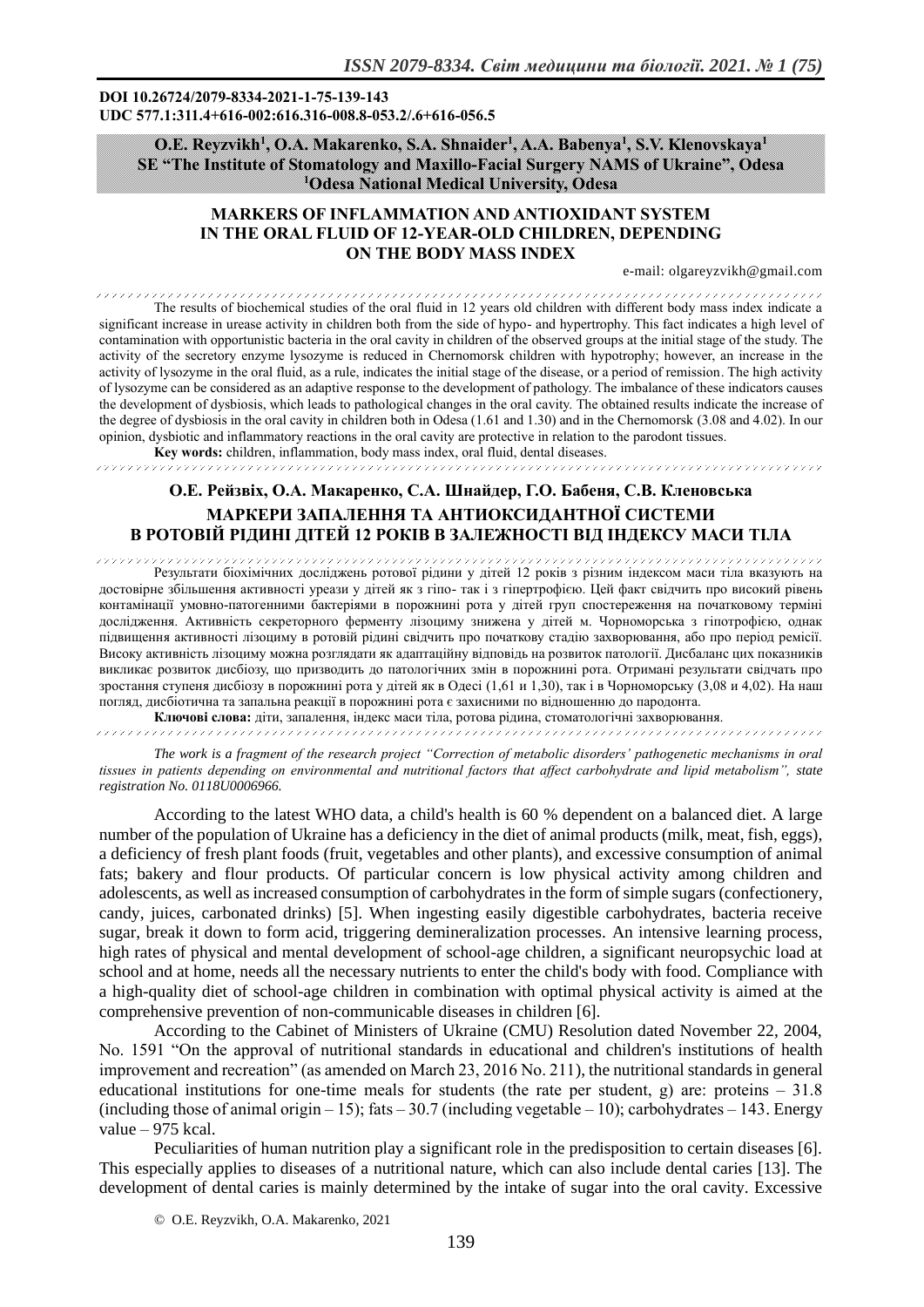consumption of easily digestible carbohydrates affects not only the condition of the teeth, but also the degree of obesity [11], the development of metabolic syndrome [4] and type 2 diabetes mellitus [7].

Studies by some authors indicate that overweight and obesity can be risk factors for the development of parodontal disease [14]. Other authors emphasize that there is no statistically significant relationship between obesity and parodontal status. Increased body mass index, however, may be a predictor of bleeding gums [12].

**The purpose** of thе study was to establish a link between metabolic disorders in the body of children, differing in BMI, with the development of dental pathology.

**Materials and methods.** An examination was carried out on 72 pupils of school No. 6 of Chernomorsk and 79 pupils of gymnasium No. 1 of Odesa. The research was carried out in groups of children separately from Odesa and the city of Chernomorsk, assuming that children live in cities of the same climatic zone, but study in different educational institutions. We also took into account the different social level of families (living conditions, the nature of food, parental employment, the ability of families to engage children in different sections, etc.). Moreover, there is no developed network of sports clubs in Chernomorsk. Only a part of families have the opportunity to pay for children's sports in Odesa. After assessing their physical development, all children were divided into three groups depending on body mass index (BMI): normotrophy (BMI=20-25), hypertrophy (BMI>25), hypotrophy (BMI <20). First, we calculated the BMI by measuring the height (cm) of each child and determining the weight (kg). The results are presented in table 1.

| Indices<br>height/weight | Chernomorsk $(n=72)$ |                  | Odesa $(n=79)$    |                  |
|--------------------------|----------------------|------------------|-------------------|------------------|
|                          | boys $(n=41)$        | girls $(n=31)$   | boys $(n=43)$     | girls $(n=36)$   |
| height (cm)              | $150.19 \pm 0.41$    | $149.0 \pm 0.47$ | $151.04 \pm 1.01$ | $154.17 + 1.22$  |
| $norm*$                  | 144-155              | 146-155          | 144-155           | 146-155          |
| weight (kg)              | $41.92 \pm 0.56$     | $37.38 \pm 0.61$ | $44.57 \pm 1.91$  | $43.58 \pm 2.14$ |
| $norm*$                  | 34.4-45.1            | $36 - 45.4$      | 34.4-45.1         | 36-45.4          |
| BMI                      | $17.99 \pm 0.18$     | $16.94 \pm 0.11$ | $19.20 \pm 0.75$  | $18.11 \pm 0.69$ |
| $norm*$                  | 15.9-18.6            | 15.6-18.8        | 15.9-18.6         | 15.6-18.8        |

**Indicators of correspondence of height, weight and BMI in 12-year-old children** 

Table 1

Note:  $*$  – norm indicators correspond to the data of centile tables.

There was a certain dependence of the BMI indicator on the place of residence. The 72 examined children of Chernomorsk had normotrophy in 45.83 %, malnutrition in 19.44 %, and hypertrophy in 34.72 %. Of the 79 children 12 years old of Odesa, 25.32 % had the same height and weight, 36.71 % had hypotrophy, and 37.97 % had hypertrophy.

Biochemical analysis was performed in the liquid portion of the mixed oral fluid of children. The collection of saliva was carried out in the morning, before meals, in centrifuge tubes for 10 minutes in accordance with the recommendations [10].

The determination of the activity of urease (a marker of microbial contamination) in the oral fluid was carried out by a method based on the ability of urease to split urea to ammonia. The intensity of the color of the sample is directly proportional to the activity of urease, which was expressed in μcatal/l of ammonia, formed in 1 second in 1 liter of oral fluid [10].

Determination of the level of lysozyme (an indicator of nonspecific immunity) in the oral fluid of children was carried out by the bacteriolytic method. When lysozyme interacts with the substrate of bacteria *Micrococcus lysodeikticus*, a clarification of the substrate solution is observed, which is recorded spectrophotometrically. The degree of clarification is proportional to the activity of lysozyme, which was expressed in u/l of oral fluid [8].

The degree of dysbiosis was calculated from the ratio of the relative activities of urease and lysozyme according to Levitsky [9]. Normally, in healthy individuals, this indicator equals 1. In the presence of dysbiotic phenomena>1. The more pronounced the dysbiosis, the greater the indicator of the degree of dysbiosis.

In saliva, the level of inflammation markers was determined: the content of malondialdehyde (MDA) and elastase activity [1]. MDA content – by reaction with 2-thiobarbituric acid. Normally, the concentration of MDA in the oral fluid is 0.3±0.07 mmol/l.

Biochemical studies of the activity of the leukocyte enzyme elastase, reflecting the degree of inflammatory processes in the oral cavity, were carried out in the oral fluid of children. The elastase activity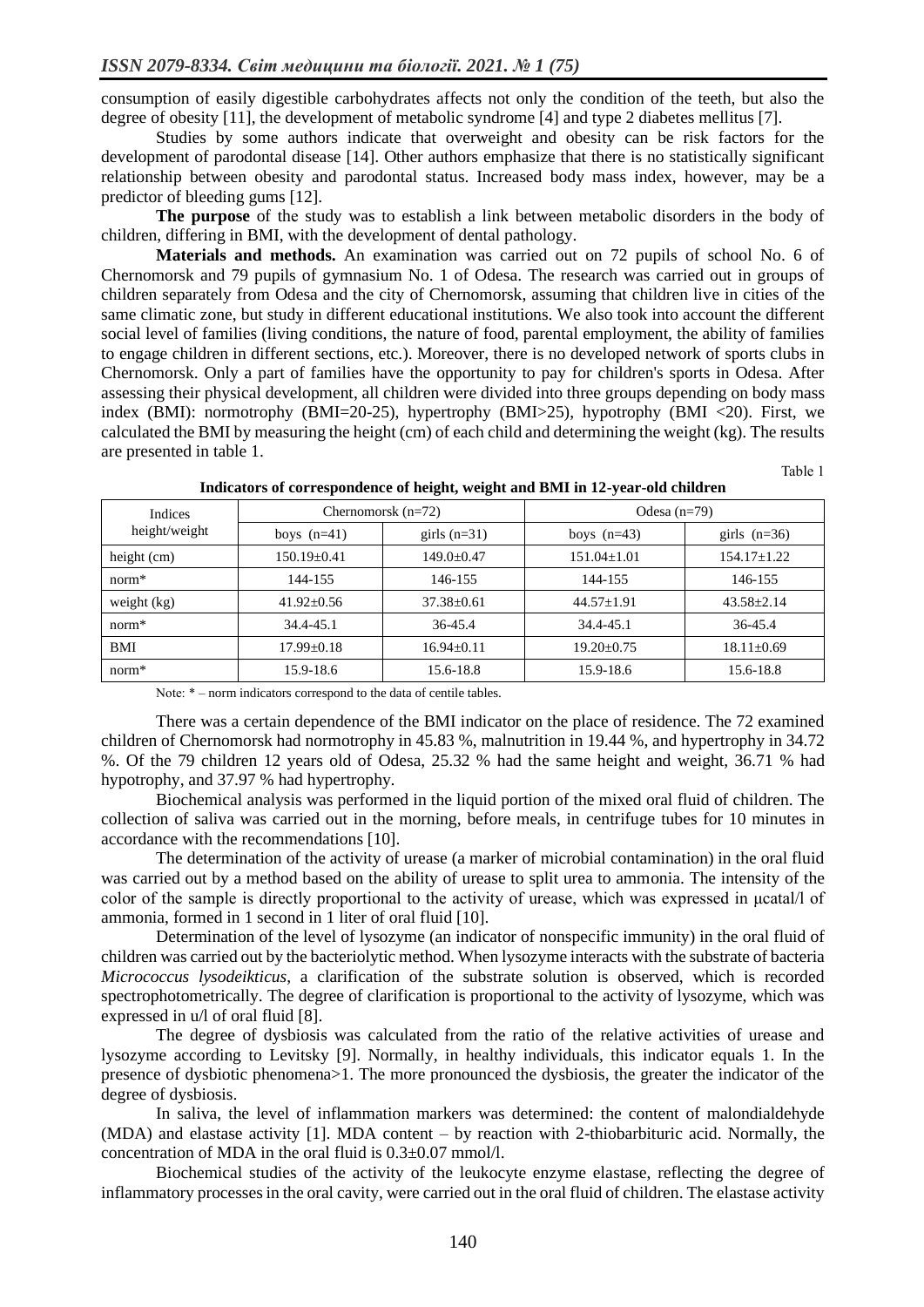was assessed by the degree of hydrolysis of the synthetic substrate N-t-BOC-L-alanine-p-nitrophenyl ester (BOC) ("Sigma", USA) by the Visser method. Elastase activity is expressed in microcatals per 1 liter of oral fluid. Normally, elastase activity in the oral fluid is  $8.0\pm1.0$  μkat/l.

The results were processed by variational and statistical methods of analysis on an IBM PC in SPSS SigmaStat 3.0 and StatSoft Statistica 6.0 software [3].

**Results of the study and their discussion.** Our studies to determine the level of a marker of microbial contamination of the oral cavity - urease activity in the oral fluid - indicate its significant increase in children with deviations from the norm, both towards hypertrophy and towards hypotrophy. This pattern is seen in both children of Odesa, and children of Chernomorsk. As for the index of nonspecific immunity of the oral cavity (lysozyme activity in oral fluid), its level is significantly increased in children of Odesa with BMI deviations from the norm. At the same time, in the oral fluid of children from Chernomorsk with BMI<20, the activity of lysozyme is slightly reduced, which indicates an insufficient level of antimicrobial protection in the oral cavity of these children (table 2).

Table 2

| $\cdots$ chemically repeating on Bill (112211) |               |                                                |                                          |  |  |
|------------------------------------------------|---------------|------------------------------------------------|------------------------------------------|--|--|
| No                                             | Groups        | Urease activity, Mkat/l                        | Lysozyme activity, $u/l$                 |  |  |
| Odesa                                          |               |                                                |                                          |  |  |
|                                                | $BMI = 20-25$ | $0.071 + 0.069$                                | $78 \pm 10$                              |  |  |
| 2                                              | BMI > 25      | $0.214 \pm 0.010$ ; p<0.001                    | $147\pm18$ ; p<0.05                      |  |  |
| 3                                              | BMI<20        | $0.177\pm0.014$ ; p<0.01; p <sub>1</sub> <0.05 | $149\pm20$ ; p<0.05; p <sub>1</sub> >0.8 |  |  |
| <b>Chernomorsk</b>                             |               |                                                |                                          |  |  |
|                                                | $BMI = 20-25$ | $0.046 \pm 0.0608$                             | $83 \pm 13$                              |  |  |
| 2                                              | BMI > 25      | $0.130 \pm 0.011$ ; p<0.01                     | $76\pm12$ ; p $>0.5$                     |  |  |
| 3                                              | BMI<20        | $0.120\pm0.010$ ; p<0.01; p <sub>1</sub> >0.3  | 53 $\pm$ 8; p<0.05; p <sub>1</sub> >0.05 |  |  |

#### **Activity of urease and lysozyme in the oral fluid of children of Odesa and Chernomorsk depending on BMI (M±m)**

Note:  $p - an indicator of the significance of differences compared with group 1;  $p_1 - compared with group 2$ .$ 

Table 3 shows the results of determining the degree of oral dysbiosis by the method of Levitsky A. P. The obtained results indicate the increase of the degree of dysbiosis in the oral cavity in children both in Odesa (1.61 and 1.30) and in Chernomorsk (3.08 and 4.02). The low degree of oral dysbiosis in children of Odesa on the background of a high level of parodontal indices can be explained by the increased (almost twice as compared with the norm) activity of lysozyme in their oral fluid. An increase in the activity of the antimicrobial enzyme lysozyme in the oral fluid, as a rule, is observed at the initial stages of dental diseases or during the period of remission, when high activity of lysozyme can be considered as an adaptive response to the development of pathology. The most significant increase in the degree of dysbiosis was found in the oral cavity of children of Chernomorsk.

Table 3

#### **Degree of oral dysbiosis, salivation rate and pH of the oral fluid in children from Odesa and Chernomorsk depending on BMI (M±m)**

| No                 | Groups        | Degree of dysbiosis                         |                                              |  |  |
|--------------------|---------------|---------------------------------------------|----------------------------------------------|--|--|
|                    |               | Odesa                                       | Chernomorsk                                  |  |  |
| 1                  | $BMI = 20-25$ | $1.00 \pm 0.15$                             | $1.00+0.15$                                  |  |  |
| $\overline{c}$     | BMI>25        | $1.61 \pm 0.22$ ; p<0.05                    | $3.08\pm0.35$ ; p<0.01                       |  |  |
| 3                  | BMI<20        | $1.30\pm0.18$ ; p>0.2; p <sub>1</sub> >0.2  | 4.02±0.59; p<0.001; p1<0.05                  |  |  |
| Odesa              |               |                                             |                                              |  |  |
|                    |               | Salivation rate, ml/min                     | pH, unit                                     |  |  |
| 1                  | $BMI = 20-25$ | $0.71 \pm 0.10$ ;                           | $7.78 \pm 0.16$                              |  |  |
| $\overline{c}$     | BMI > 25      | $1.08\pm0.15$ ; p<0.05                      | $6.34\pm0.18$ ; p<0.01                       |  |  |
| 3                  | BMI < 20      | $0.80\pm0.10$ ; p>0.3; p <sub>1</sub> >0.05 | 6.22 $\pm$ 0.19; p<0.01; p <sub>1</sub> >0.5 |  |  |
| <b>Chernomorsk</b> |               |                                             |                                              |  |  |
|                    | $BMI = 20-25$ | $0.74 \pm 0.10$                             | $6.71 \pm 0.24$                              |  |  |
| $\mathfrak{D}$     | BMI>25        | $0.72\pm0.13$ ; p $>0.5$                    | $7.10\pm0.25$ ; p>0.2                        |  |  |
| 3                  | BMI<20        | $0.77\pm0.16$ ; p>0.5; p <sub>1</sub> >0.5  | 7.33 $\pm$ 0.42; p>0.05; p <sub>1</sub> >0.3 |  |  |

Note:  $p - an indicator of the significance of differences compared with group 1;  $p_1$  – compared with group 2.$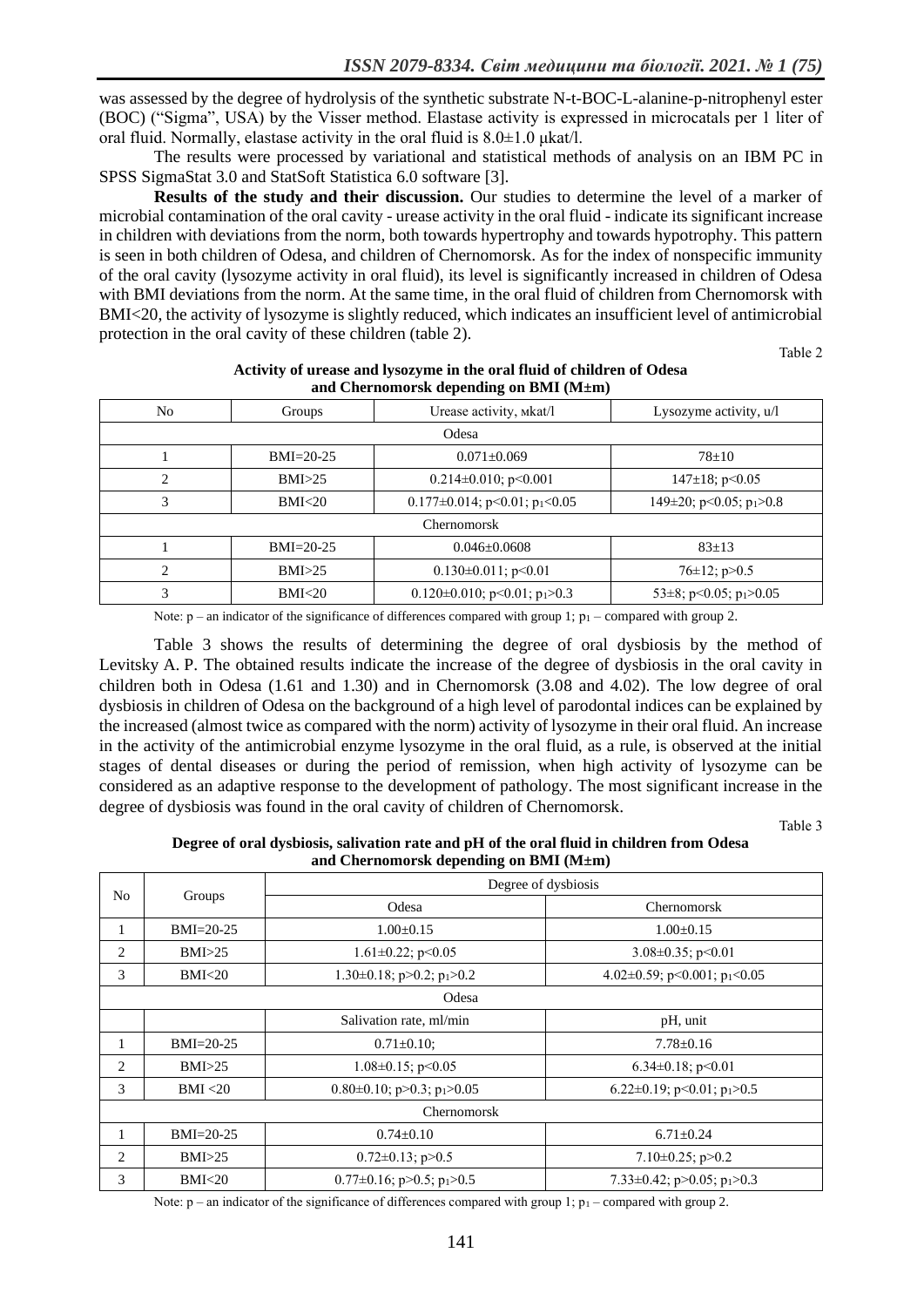Table 3 also presents the results of determining the rate of salivation and the pH of the oral fluid of Odesa and Chernomorsk children.

From the presented data it can be seen that in children of Odesa, the salivation rate significantly increases only in persons with increased body weight, and the reaction of the oral fluid in persons becomes weakly acidic. Increased acidity in the mouth increases the risk of caries (this is a favorable environment for the reproduction of pathogenic microorganisms), as well as a provocateur of parodontal disease and other dental problems. Low pH in saliva is a sign of chronic acidification, a chronic process that negatively affects bone tissue. An acidic environment interferes with the normal assimilation of calcium, and the body draws its deficiency from the reserve. In Chernomorsk children, the salivation rate does not depend on the BMI index and, in contrast to Odesa children, the slightly acidic oral fluid becomes slightly alkaline. The shift in pH is due, in our opinion, to an alimentary factor.

Table 4 shows the results of determining the level of biochemical markers of inflammation in the oral fluid. In children of Odesa with BMI>25 or BMI<20, a decrease in the level of inflammation markers is observed, while in children of Chernomorsk they change slightly, with the exception of a slightly reduced level of MDA in children with hypertrophy.

Table 4

| The level of biochemical markers of inflammation of the oral fluid of children in Odesa and Chernomorsk |
|---------------------------------------------------------------------------------------------------------|
| depending on BMI $(M \pm m)$                                                                            |

| No                 | Groups            | MDA content, mmol/l                             | Elastase activity, Mkat/l                        |  |  |
|--------------------|-------------------|-------------------------------------------------|--------------------------------------------------|--|--|
| Odesa              |                   |                                                 |                                                  |  |  |
|                    | $BMI = 20-25$     | $0.202 + 0.018$                                 | $0.197 + 0.020$                                  |  |  |
| $\overline{c}$     | BMI > 25          | $0.167 \pm 0.020$ ; p $> 0.05$                  | $0.076 \pm 0.009$ ; p<0.01                       |  |  |
| 3                  | BMI <sub>20</sub> | $0.130\pm0.018$ ; p<0.05; p <sub>1</sub> >0.05  | $0.072 \pm 0.010$ ; p<0.001; p <sub>1</sub> >0.5 |  |  |
| <b>Chernomorsk</b> |                   |                                                 |                                                  |  |  |
|                    | $BMI = 20-25$     | $0.149 \pm 0.013$                               | $0.150 \pm 0.018$                                |  |  |
| $\mathcal{L}$      | BMI>25            | $0.114\pm0.015$ ; p<0.005                       | $0.176 \pm 0.020$ ; p > 0.3                      |  |  |
| 3                  | BMI<20            | $0.152 \pm 0.012$ ; p>0.5; p <sub>1</sub> <0.01 | $0.176 \pm 0.018$ ; p>0.3; p <sub>1</sub> =1.0   |  |  |

Note:  $p - an indicator of the significance of differences compared with group 1;  $p_1$  – compared with group 2.$ 

It is necessary to pay attention to the low activity of elastase in the oral fluid of children of Odesa. The greatest amount of elastase is found in neutrophils. Since this enzyme has a neutrophilic origin, we can assume the presence of delayed immunodeficiency in children with deviations in the body weight of adolescents in Odesa. Neutrophil elastase reduces the inflammatory response to invasion by microorganisms. The results of biochemical studies of the oral fluid in 12 years old children with different BMI indicate a significant increase in urease activity in children with BMI deviations from the norm in examined settlements, both from the side of hypo- and hypertrophy. This fact indicates a high level of contamination with opportunistic bacteria in the oral cavity in children of the observed groups [2]. The activity of the secretory enzyme lysozyme is reduced in Chernomorsk children with BMI<20, however, an increase in the activity of lysozyme in the oral fluid, as a rule, indicates the initial stage of the disease, or a period of remission. The high activity of lysozyme can be considered as an adaptive response to the development of pathology. An imbalance of these indicators causes the development of oral dysbiosis, on the background of which degenerative changes in the oral cavity develop, which to a large extent contributes to a decrease in the level of the protective systems of the oral cavity. The obtained results indicate the increase of the degree of dysbiosis in the oral cavity in children both in Odesa (1.61 and 1.30) and in the Chernomorsk (3.08 and 4.02). Thus, the degree of dysbiosis in the oral cavity of children, especially of Chernomorsk, clearly reflects the relationship between antimicrobial protection in the oral cavity and the degree of contamination of opportunistic and pathogenic microflora. The microflora of the oral cavity is a highly sensitive indicator system that reacts with qualitative and quantitative changes to alterations in the state of various organs and systems of the body, especially in childhood. It is important to note that the development of dysbiosis can also occur in the event of malnutrition by persons who abuse sweets [11, 15].

The development and course of parodontal disease and caries in children on the background of hypo- and, especially, hypertrophy has its own characteristics. These comorbid conditions are factors that provoke diseases of parodontal tissues and hard tissues of teeth and worsen their course. It should be noted that the treatment of children with such comorbid diseases has certain difficulties, which is associated with